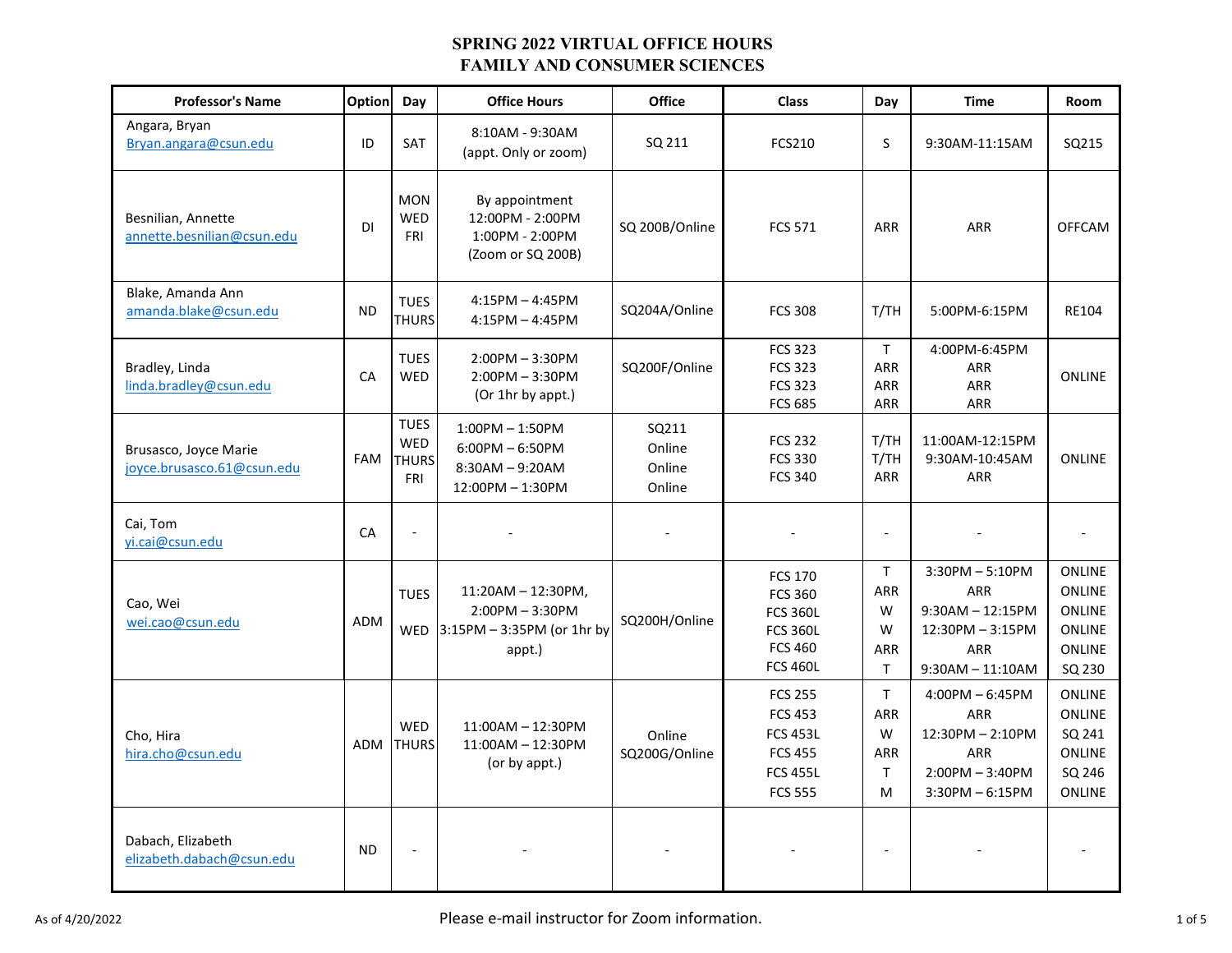| <b>Professor's Name</b>                                 | Option      | Day                                       | <b>Office Hours</b>                                                              | <b>Office</b>          | <b>Class</b>                                                                                | Day                                                 | <b>Time</b>                                                                                               | <b>Room</b>                                                                       |
|---------------------------------------------------------|-------------|-------------------------------------------|----------------------------------------------------------------------------------|------------------------|---------------------------------------------------------------------------------------------|-----------------------------------------------------|-----------------------------------------------------------------------------------------------------------|-----------------------------------------------------------------------------------|
| Dunlap, Christa<br>christa.dunlap@csun.edu              | <b>FAM</b>  | <b>TUES</b><br><b>FRI</b>                 | $2:30PM - 3:30PM$<br>$2:30PM - 3:30PM$                                           | Lab School             | <b>FCS 431L</b><br><b>FCS 431L</b><br><b>FCS 491A</b><br><b>FCS 491B</b><br><b>FCS 491C</b> | T.<br>ARR<br><b>ARR</b><br><b>ARR</b><br><b>ARR</b> | $3:30PM - 6:15PM$<br><b>ARR</b><br>ARR<br><b>ARR</b><br>ARR                                               | <b>ONLINE</b><br><b>ONCAMP</b>                                                    |
| Duran, Nelida<br>nelida.duran@csun.edu                  | <b>ND</b>   | <b>TUES</b><br><b>WEDS</b><br>FRI         | $6:50PM - 7:50PM$<br>$11:00AM - 1:00PM$<br>$11:30AM - 12:30PM$ (by<br>appt.)     | SQ200L/Online          | <b>FCS 494</b><br><b>FCS 494</b><br><b>FCS4941</b><br><b>FCS 4941</b><br><b>FCS 605</b>     | W<br>F<br><b>ARR</b><br><b>ARR</b><br>T.            | $9:30AM - 10:45AM$<br>$10:00AM - 11:15AM$<br><b>ARR</b><br><b>ARR</b><br>$4:00PM - 6:45PM$                | <b>ONLINE</b><br><b>ONLINE</b><br><b>OFFCAM</b><br><b>OFFCAM</b><br><b>ONLINE</b> |
| Ellis, Julie<br>julie.ellis@csun.edu                    | <b>FOOD</b> | <b>THURS</b><br><b>FRI</b>                | 11:50AM - 12:20PM<br>$9:40AM - 10:30AM$ ,<br>$1:00PM - 1:50PM$                   | SQ207<br>Zoom<br>SQ207 | <b>FCS 201L</b><br><b>FCS 322</b><br><b>FCS 322L</b><br><b>FCS 404</b><br><b>FCS 404L</b>   | <b>THURS</b><br>T/TH<br>T/TH<br>F<br>F              | $8:00AM - 10:45AM$<br>$11:00AM - 11:50AM$<br>$12:30PM - 1:45PM$<br>$8:00AM - 9:40AM$<br>$2:00PM - 4:45PM$ | <b>ONLINE</b><br>SQ 112<br>SQ 112<br><b>ONLINE</b><br>SQ 101                      |
| Fernandez, Miguel<br>miguel.a.fernandez.58@csun.edu     | CA          | <b>SAT</b>                                | $9:00AM - 10:00AM$                                                               | Online                 | <b>FCS 320</b>                                                                              | <b>ARR</b>                                          | <b>ARR</b>                                                                                                | <b>ONLINE</b>                                                                     |
| Garcia-Torres, Rosalia<br>rosalia.garciatorres@csun.edu | <b>FOOD</b> | <b>MON</b><br><b>TUES</b><br><b>THURS</b> | 2:30PM - 3:30PM<br>3:30PM - 4:30PM<br>2:00PM - 4:00PM<br>(all online or SQ 200Q) | SQ200Q/Online          | <b>FCS 301</b><br><b>FCS 401</b><br><b>FCS 401L</b>                                         | $\mathsf{T}$<br>M<br>M                              | $2:00PM - 3:15PM$<br>$9:00AM - 10:40AM$<br>$11:00AM - 1:45PM$                                             | <b>ONLINE</b><br>SQ 102<br>SQ 134                                                 |
| Ghamari, Hessam<br>hessam.ghamari@csun.edu              | ID          | <b>THURS</b><br><b>FRI</b>                | 11:00AM - 12:00PM<br>(by appt.)<br>11:00AM - 2:00PM                              | SQ200V/Online          | <b>FCS 316</b><br><b>FCS 317</b><br><b>FCS 412</b><br><b>FCS 494</b><br><b>FCS 4941</b>     | F<br>T/TH<br>ARR<br><b>THURS</b><br><b>ARR</b>      | 2:00 PM - 4:45 PM<br>$2:00$ PM $-$ 4:45 PM<br><b>ARR</b><br>12:30 PM - 1:45 PM<br><b>ARR</b>              | <b>ONLINE</b><br><b>ONLINE</b><br><b>ONLINE</b><br><b>ONLINE</b><br><b>OFFCAM</b> |
| Giordano, Angie<br>angie.m.giordano@csun.edu            | <b>FAM</b>  | <b>MON</b><br><b>TUES</b><br><b>FRI</b>   | 12:30PM - 2:30PM<br>$1:30PM - 2:30PM$<br>$1:30PM - 2:30PM$ (by appt)<br>(Zoom)   | SQ200P                 | <b>FCS 340</b><br><b>FCS 340</b><br><b>FCS 438</b>                                          | <b>ARR</b><br><b>ARR</b><br><b>ARR</b>              | <b>ARR</b><br><b>ARR</b><br>ARR                                                                           | <b>ONLINE</b>                                                                     |
| Gray, Shelly<br>shelly.gray@csun.edu                    | <b>FAM</b>  | <b>MON</b>                                | 1:30PM - 4:00PM                                                                  | SQ207/Online           | <b>FCS 234</b><br><b>FCS 433</b><br><b>FCS 436</b>                                          | T/TH<br>M<br>F                                      | $8:00AM - 9:15AM$<br>$7:00PM - 9:45PM$<br>$11:00AM - 1:45PM$                                              | <b>ONLINE</b><br>SQ 103<br>SQ 101                                                 |
| Herman-Mendes, Dena<br>dena.herman@csun.edu             | <b>ND</b>   | <b>WED</b>                                | $9:30AM - 12:30PM$<br>$3:00PM - 4:00PM$ by appt                                  | SQ200R/Online          | <b>FCS 207</b><br><b>FCS 402</b><br><b>FCS 601</b>                                          | M<br>M/W<br>M                                       | $9:30AM - 10:45AM$<br>$11:00AM - 12:15PM$<br>$4:00PM - 6:45PM$                                            | <b>ONLINE</b><br><b>ONLINE</b><br><b>ONLINE</b>                                   |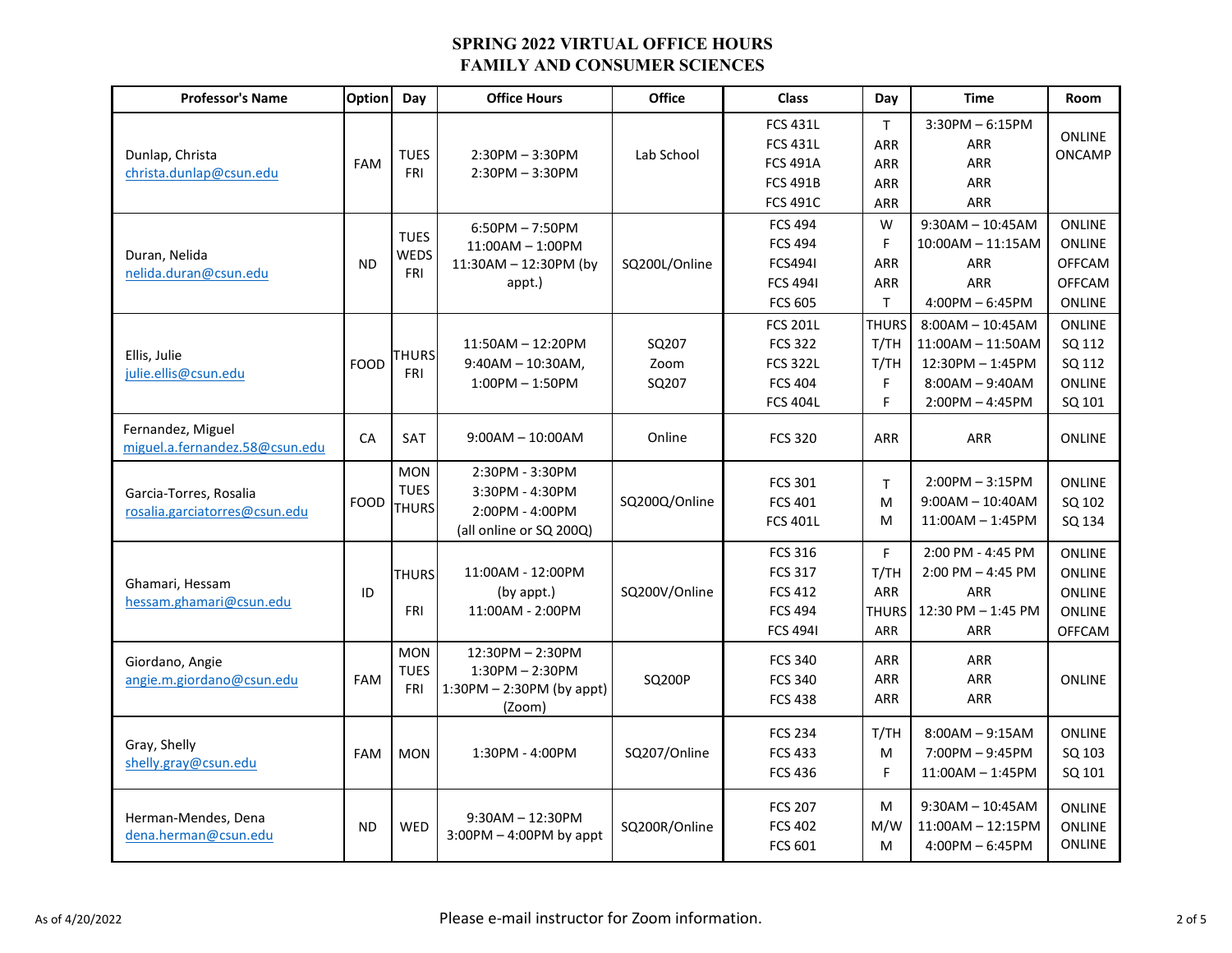| <b>Professor's Name</b>                       | <b>Option</b> | Day                                       | <b>Office Hours</b>                                                                                                  | Office                      | <b>Class</b>                                                          | Day                                        | <b>Time</b>                                                                              | <b>Room</b>                                                      |
|-----------------------------------------------|---------------|-------------------------------------------|----------------------------------------------------------------------------------------------------------------------|-----------------------------|-----------------------------------------------------------------------|--------------------------------------------|------------------------------------------------------------------------------------------|------------------------------------------------------------------|
| Hovsepian, Armen<br>Armen.hosvespian@csun.edu | <b>FOOD</b>   | <b>TUES</b>                               | 12:00PM - 2:00PM                                                                                                     | SQ200B/Online               | <b>FCS 201</b><br><b>FCS 201L</b>                                     | T<br>T.                                    | 03:30 PM - 05:10 PM<br>08:00 AM - 10:45 AM                                               | SQ 100<br>SQ 112                                                 |
| Jefferson, Sean<br>sean.jefferson@csun.edu    | <b>FAM</b>    | <b>THURS</b>                              | $4:00PM - 7:00PM$<br>(1 hr by appt)                                                                                  | SQ200A                      | <b>FCS 340</b><br><b>FCS 686</b>                                      | <b>ARR</b><br>W                            | ARR<br>07:00 PM - 09:45 PM                                                               | <b>ONLINE</b><br>SQ 102<br><b>ONCAMP</b>                         |
| Keating, Liza<br>liza.v.keating@csun.edu      | <b>FAM</b>    | <b>TUES</b><br><b>THURS</b><br><b>FRI</b> | $10:00AM - 10:50AM$<br>(or by appt.)<br>$10:00AM - 10:50AM$<br>(or by appt.)<br>$10:00AM - 10:50AM$<br>(or by appt.) | SQ211/Online                | <b>FCS 330</b><br><b>FCS 335</b><br><b>FCS 431</b><br><b>FCS 431</b>  | <b>MW</b><br><b>MW</b><br>M<br>W           | 11:00 AM-12:15 PM<br>$2:00$ PM $-3:15$ PM<br>4:00 PM $-$ 6:45 PM<br>4:00 PM $-6:45$ PM   | <b>ONLINE</b><br>JD 3514<br>SQ 101<br>SQ 100                     |
| Kepes, Nataly<br>nataliya.kepes@csun.edu      | <b>ND</b>     | <b>TUES</b>                               | $2:50PM - 3:40PM$                                                                                                    | SQ200B                      | <b>FCS 304</b>                                                        | T                                          | 2:00PM-2:50PM                                                                            | SQ101                                                            |
| Kim, Jongeun<br>jongeun.kim@csun.edu          | <b>ADM</b>    | <b>MON</b>                                | 9:30AM - 12:00PM,<br>12:00PM - 1:00PM (by appt.)                                                                     | SQ200J/Online               | <b>FCS 357</b><br><b>FCS 357</b><br><b>FCS 371</b><br><b>FCS 476</b>  | ARR<br>ARR<br><b>ARR</b><br>T              | <b>ARR</b><br>ARR<br>ARR<br>08:00 AM - 12:05 PM                                          | <b>ONLINE</b><br><b>ONLINE</b><br>ONLINE<br>SQ 241               |
| King, Kristin<br>kristin.king@csun.edu        | ID            | <b>MON</b><br><b>WED</b>                  | 11:00AM - 12:30PM<br>(or by appt)<br>11:00AM - 12:30PM<br>(or by appt)                                               | SQ200T/Online by<br>request | <b>FCS 312</b><br><b>FCS 312L</b><br><b>FCS 414</b>                   | MW<br><b>MW</b><br>T/TH                    | 08:00 AM - 08:50 AM<br>08:50 AM - 10:40 AM<br>08:00 AM - 12:05 PM                        | SQ 201<br>SQ 201<br>SQ 215                                       |
| Kohn, Rodica<br>rodica.kohn@csun.edu          | ID            | <b>MON</b><br>WED                         | 12:00PM - 2:00PM<br>12:00PM - 1:00PM<br>1:00PM - 2:00PM (by appt.)                                                   | SQ200U                      | <b>FCS 113</b><br><b>FCS 213</b><br><b>FCS 213L</b><br><b>FCS 217</b> | T/TH<br>T/TH<br>T/TH<br><b>MW</b>          | 08:00 AM - 10:45 AM<br>12:30 PM - 12:55 PM<br>12:55 PM - 03:40 PM<br>08:00 AM - 10:45 AM | SQ 201<br>SQ 246<br>SQ 246<br>SQ 215                             |
| Krishnan, Uma<br>uma.krishnan@csun.edu        | <b>FAM</b>    | <b>TUES</b><br><b>THURS</b>               | $8:30AM - 10:30AM$<br>$9:30AM - 10:30AM$<br>(by appt),<br>$2:00PM - 3:00PM$<br>(Internship supervision)              | Online<br>SQ200N            | <b>FCS 340</b><br><b>FCS 432</b><br><b>FCS 494</b><br><b>FCS 4941</b> | ARR<br>T/TH<br><b>TH</b><br><b>ARR</b>     | ARR<br>11:00 AM - 12:15 PM<br>12:30 PM - 01:45 PM<br>ARR                                 | <b>ONLINE</b><br><b>ONLINE</b><br><b>ONLINE</b><br><b>OFFCAM</b> |
| Matthews, Erin<br>erin.matthews@csun.edu      | FAM<br>CA     | <b>FRI</b>                                | 8:00AM - 10:30AM                                                                                                     | SQ207/Online                | <b>FCS 232</b><br><b>FCS 380</b><br><b>FCS 426</b><br><b>FCS 485</b>  | F<br><b>MW</b><br><b>TH</b><br>$\mathsf T$ | 11:00 AM - 01:45 PM<br>11:00 AM - 12:15 PM<br>02:00 PM - 03:15 PM<br>07:00 PM - 09:45 PM | ONLINE<br><b>ONLINE</b><br>SQ 109<br>SQ 109                      |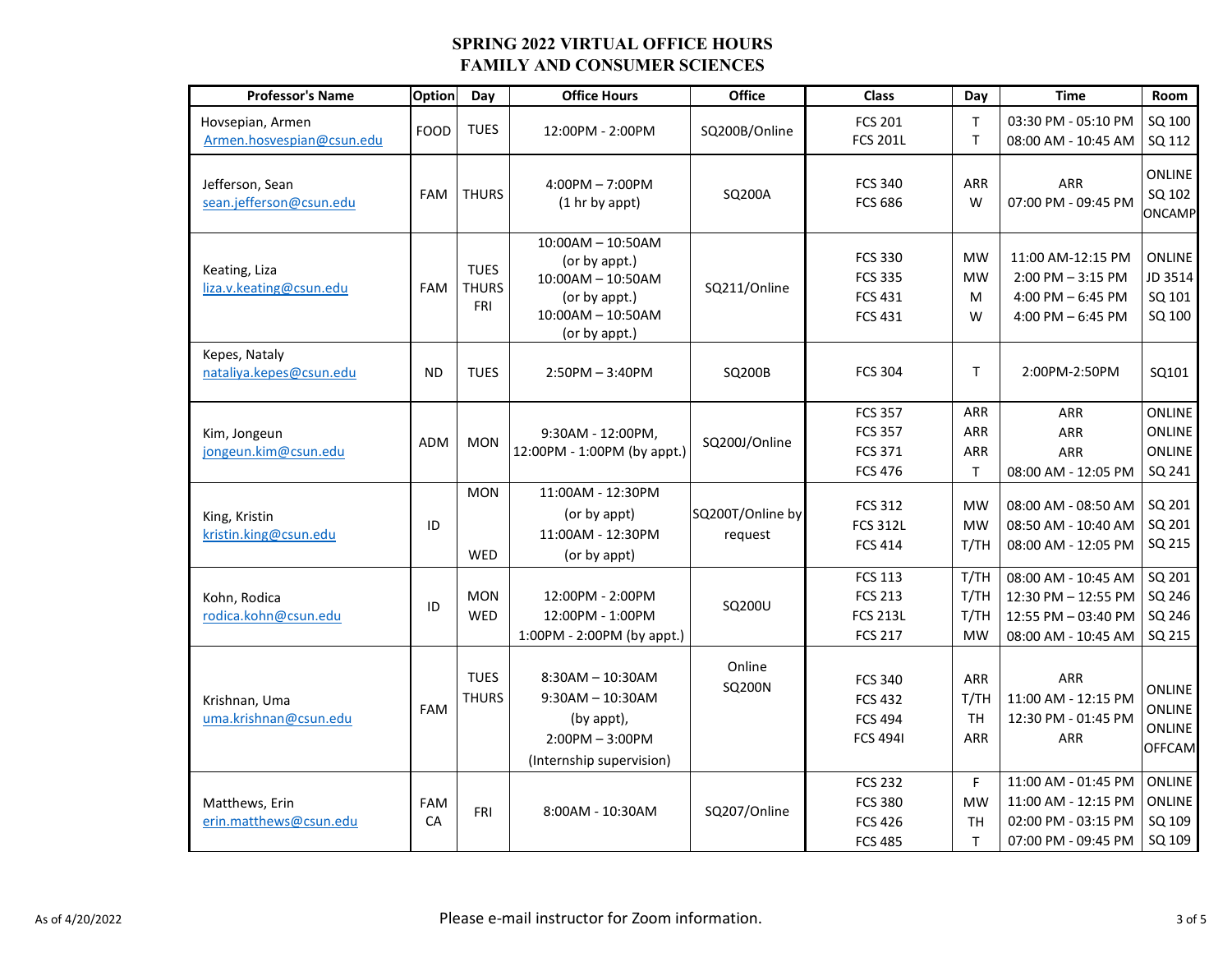| <b>Professor's Name</b>                                | Option                  | Day                                       | <b>Office Hours</b>                                              | <b>Office</b>                            | <b>Class</b>                                                          | Day                               | <b>Time</b>                                                                     | <b>Room</b>                                        |
|--------------------------------------------------------|-------------------------|-------------------------------------------|------------------------------------------------------------------|------------------------------------------|-----------------------------------------------------------------------|-----------------------------------|---------------------------------------------------------------------------------|----------------------------------------------------|
| McKay, Ava Lara<br>ava.mckay@csun.edu                  | <b>NDFS</b>             | <b>TUES</b><br><b>THURS</b>               | $11:40AM - 12:30PM$<br>$1:00PM - 1:50PM$                         | SQ204A                                   | <b>FCS 321</b><br><b>FCS 321L</b><br><b>FCS 408</b>                   | T<br>$\mathsf{T}$<br><b>TH</b>    | 08:00 AM - 08:50 AM<br>08:50 AM - 11:35 AM<br>02:00 PM - 03:15 PM               | SQ 246<br>SQ 246<br>SQ 101                         |
| Mimura, Yoko<br>yoko.mimura@csun.edu                   | CA                      | <b>TUES</b><br><b>WED</b>                 | 4:00PM - 4:50PM (by appt.)<br>9:00AM - 11:30AM                   | SQ200E/Online                            | <b>FCS 320</b><br><b>FCS 380</b>                                      | F<br>T/TH                         | 11:00 AM - 01:45 PM<br>09:30 AM - 10:45 AM                                      | <b>ONLINE</b><br><b>ONLINE</b>                     |
| Oliva, Juan<br>juan.c.oliva@csun.edu                   | FAM                     | <b>MON</b><br><b>TUES</b><br><b>THURS</b> | $6:00PM - 6:50PM$<br>6:45PM - 7:35 PM<br>6:00PM - 6:50 PM (Zoom) | SQ207/Online<br>SQ207/Online<br>Online   | <b>FCS 340</b><br><b>FCS 441</b><br><b>FCS 480</b>                    | <b>TH</b><br>$\mathsf{T}$<br>M    | 07:00 PM - 09:45 PM<br>04:00 PM - 06:45 PM<br>07:00 PM - 09:45 PM               | <b>ONLINE</b><br>SQ 109<br>SQ 100                  |
| Ovsepyan, Karmen<br>karmen.ovsepyan@csun.edu           | DI                      | <b>FRI</b>                                | 12:00PM - 2:00PM                                                 | SQ200B/Online                            | <b>FCS 570</b><br><b>FCS 572</b><br><b>FCS 573</b>                    | ARR<br>F<br><b>ARR</b>            | <b>ARR</b><br>11:00 AM - 01:45 PM<br>ARR                                        | <b>OFFCAM</b><br>SQ 112<br><b>OFFCAM</b>           |
| Pouldar, Roya<br>roya.pouldar@csun.edu                 | <b>ND</b>               | FRI                                       | 10:00AM - 10:50AM                                                | SQ204A                                   | <b>FCS 403</b>                                                        | F                                 | 11:00 AM - 01:45 PM                                                             | <b>RE 157</b>                                      |
| Schlesinger, Cynthia<br>cynthia.schlesinger@csun.edu   | CA                      | <b>THURS</b>                              | $3:00PM - 3:50PM$<br>& by appt.                                  | SQ204A/Online                            | <b>FCS 420</b>                                                        | <b>TH</b>                         | 4:00 PM-6:45 PM                                                                 | EU133                                              |
| Torabian-Riasati, Setareh<br>setareh.esfahani@csun.edu | <b>ND</b><br><b>DPD</b> | <b>MON</b><br><b>FRI</b>                  | $11:00AM - 12:30PM$<br>$8:45AM - 10:45AM$ ,<br>$2:00PM - 2:30PM$ | Online<br><b>SQ200K</b><br><b>SQ200K</b> | <b>FCS 307</b><br><b>FCS 607</b>                                      | F<br>M                            | 11:00 AM - 1:45 PM<br>4:00 PM $-$ 6:45 PM                                       | SG 109<br>SQ 210                                   |
| Tung, Tracie<br>tracie.tung@csun.edu                   | ADM                     | <b>WED</b><br><b>THURS</b>                | $1:20PM - 3:20PM$<br>$1:20PM - 3:20PM$                           | SQ208D/Online<br>SQ208D/Online           | <b>FCS 160</b><br><b>FCS 160</b><br><b>FCS 494</b><br><b>FCS 4941</b> | W<br><b>TH</b><br>F<br><b>ARR</b> | 03:30 PM - 06:15 PM<br>03:30 PM - 06:15 PM<br>11:00 AM - 11:50 AM<br><b>ARR</b> | SQ 101<br>SQ 101<br><b>ONLINE</b><br><b>OFFCAM</b> |